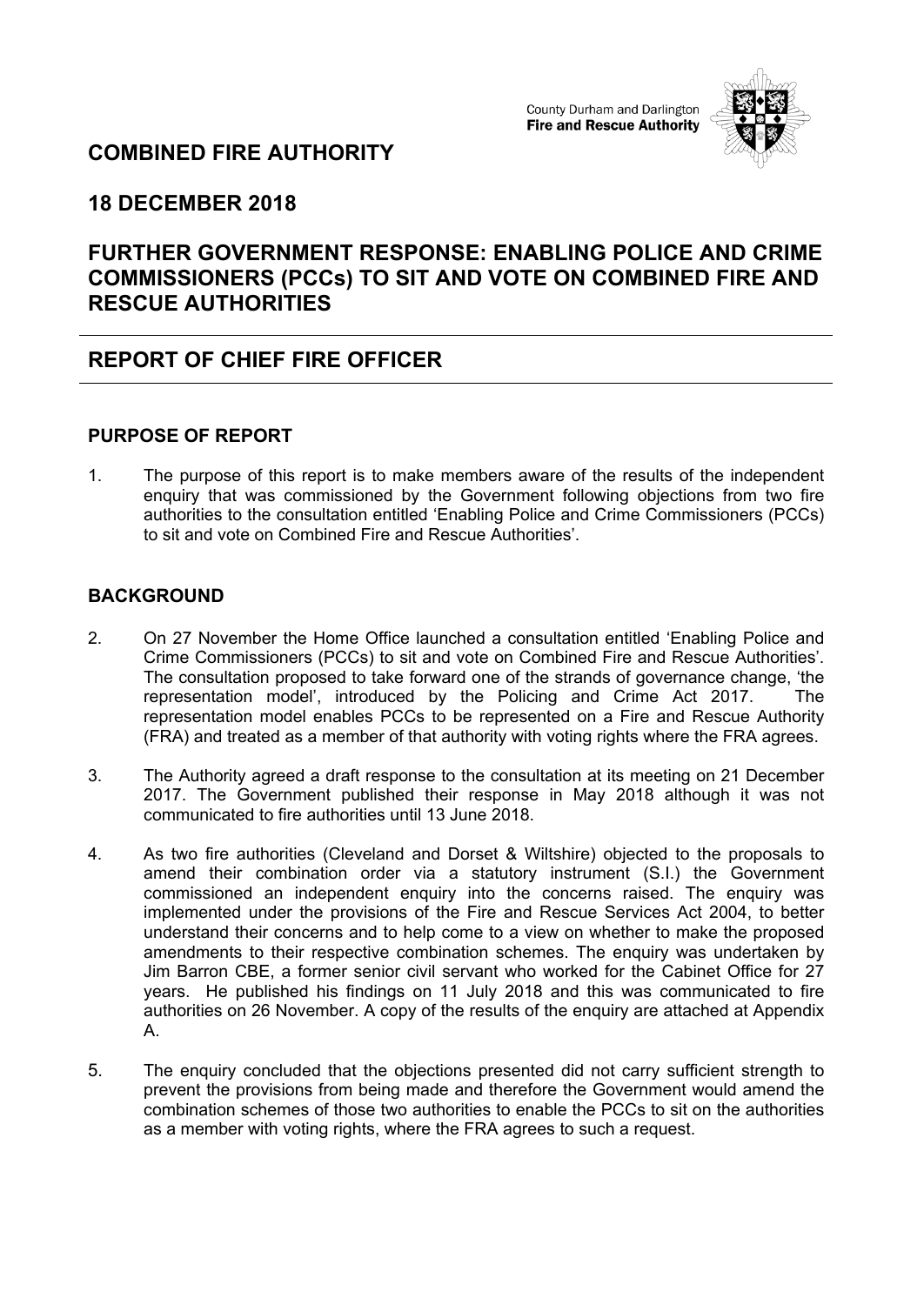- 6. The enquiry made two recommendations to the Government, which were that they should confirm the following:
	- to Cleveland, that if the PCC is appointed, it is open to the Authority to decide locally to increase the membership by one (on the basis that the political balance is heavily weighted in one direction already) to accommodate the PCC or, if they wish to maintain the existing political balance, to reduce the membership by one or increase it by one or more. (The Authority does not need the Home Office's formal approval to increase its membership because the maximum number permitted under its Combination Scheme is 25.)
	- to Cleveland and to Dorset & Wiltshire, that while their Combination Schemes will be amended to allow for the PCC to send a deputy to its meetings, it is open to them and the PCC to agree locally the terms of the PCC's sitting on the Authority and this might involve the PCC's undertaking not to send a deputy or anyone else in their place if they were unable to attend a meeting.
- 7. The Government has accepted these recommendations and have now written to Cleveland FRA to clarify their position on political balance where they remain clear that it is up to individual FRAs to consider the impact of a PCC's membership locally and to determine how to proceed. Subject to the rules of the relevant combination scheme, local arrangements could be made to allow each constituent authority to appoint extra members if considered appropriate for reasons of proportionality.
- 8. The Government have also written to both Cleveland and to Dorset & Wiltshire FRA to reiterate their policy position with regards to deputy PCCs. A PCC should be able to appoint a deputy to attend and speak at FRA meetings, but that deputy cannot vote or be treated as an authority member. We further accept that an FRA may come to a local agreement with the PCC not to delegate any PCC functions in respect of the FRA.

#### **IMPLICATIONS FOR THE AUTHORITY**

- 9. The Government is currently in the process of drafting a S.I. to amend the combination schemes of FRAs who are supportive of the amendments. They also intend to incorporate amendments to the combination schemes of Cleveland and Dorset & Wiltshire FRAs within the S.I., which is expected to be laid before Parliament in Spring next year. Applying the 'representation model' to Combined FRAs will enable PCCs to sit on these FRAs with voting rights, where the FRA agrees. This aligns the rules around PCC's applying to be a member of a fire authority across Combined, County and Metropolitan FRAs.
- 10. Locally, the PCVC (Ron Hogg) has stated, in writing, that he has no intention of pursuing a change to governance for the fire and rescue service nor does he wish to become a member of the Authority.

#### **RECOMMENDATIONS**

- 11. The Authority is requested to:
	- (a) **note** the contents of the report and the outcome of the independent enquiry that was commissioned by the Government following objections from two fire